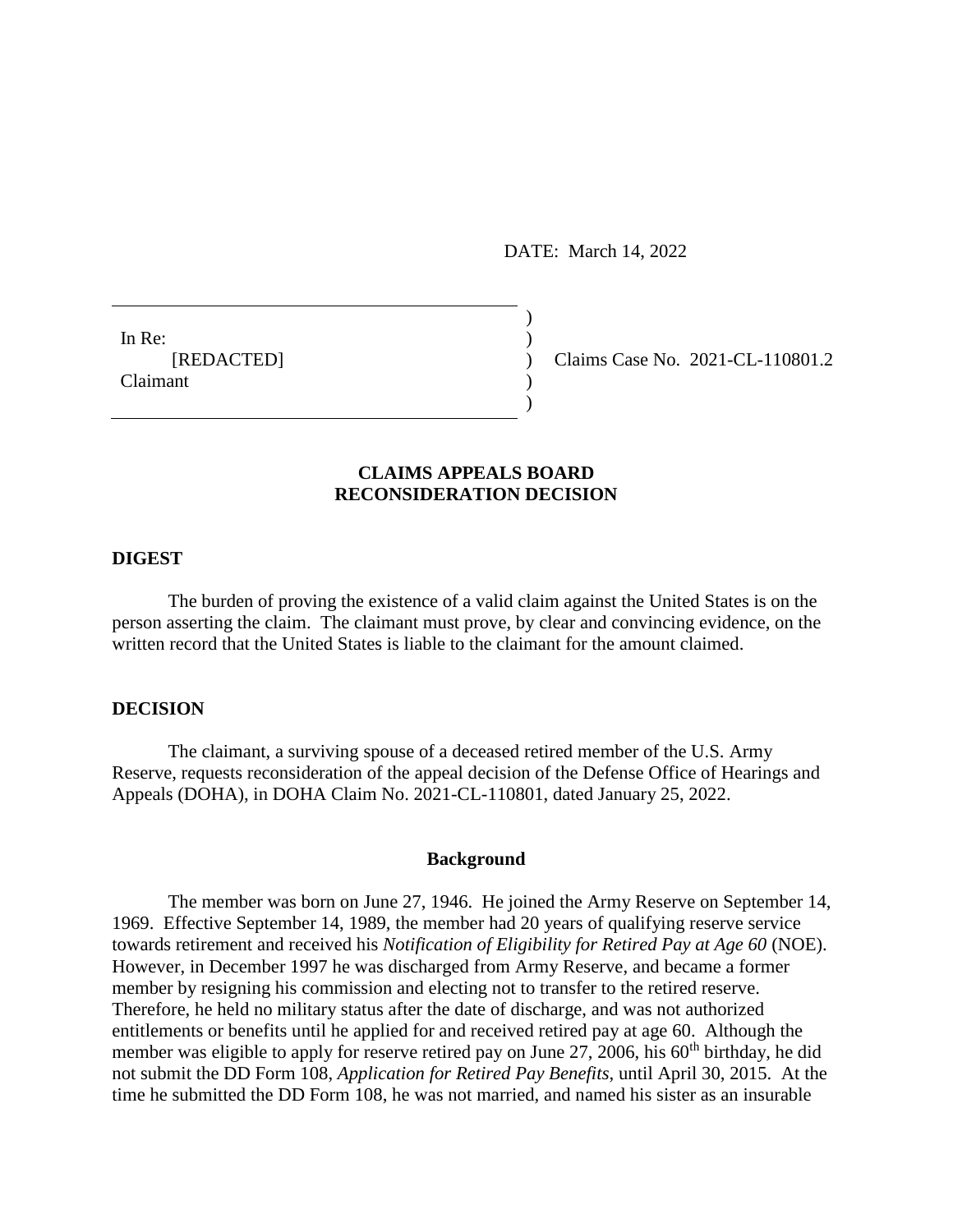interest beneficiary for the Survivor Benefit Plan (SBP) on the DD Form 2656, *Data for Payment of Retired Pay Personnel*, which he also completed on April 30, 2015. The Army Reserve issued the member's retirement order, dated June 5, 2015, which retired the member in the grade of a Major effective June 27, 2006. On October 20, 2015, the member married the claimant. On January 24, 2021, the member passed away.

On March 5, 2021, the claimant filed a DD Form 2656-7, *Verification of Survivor Annuity*, applying for the member's SBP annuity as his surviving spouse. On April 9, 2021, the Defense Finance and Accounting Service (DFAS) denied her claim for the SBP annuity on the basis that the member did not designate her as an insurable-interest beneficiary at the time of his retirement. On April 19, 2021, the claimant appealed DFAS's denial of her claim for the SBP annuity. She stated that she was the legal wife of the member; they got married on October 20, 20[15]; and were married at the time of his death. She stated that they bought a house together utilizing the Department of Veterans Affairs (VA) loan process and then refinanced the mortgage. She stated that she is still living in their home and continues to pay the mortgage. She stated that as the widow of a deceased veteran, she is entitled to be supported by the SBP annuity.

On August 11, 2021, DFAS upheld their denial of the spouse SBP claim. On August 14, 2021, the claimant requested clarification on the SBP annuity. She stated that at the time of her late husband's retirement, he was not married and designated his sister, who was also not married, as his SBP beneficiary. She stated that the member's sister is now married to a retired Army officer and has been named as that member's SBP beneficiary. The claimant asked DFAS if the member's sister is eligible for both annuities. On September 15, 2021, DFAS responded to the claimant. DFAS answered that the member's sister is eligible for payment of both SBP annuities, citing the DoD Financial Management Regulation (DoDFMR), Volume 7B, Chapter 44, paragraph 4401. DFAS then forwarded the claimant's appeal package to DOHA for consideration.

In the appeal decision, the DOHA attorney examiner upheld DFAS's denial of the claim for the spouse SBP annuity on the basis that the member was not married to the claimant at the time he filed his election on April 30, 2015. The attorney examiner explained that the member had the right to elect spouse SBP coverage for the claimant within one year of their marriage. However, according to the record, the member failed to do so. Therefore, the claimant was not eligible for the SBP annuity.

In her request for reconsideration, the claimant states that she took care of her husband until the day he died. She loved him and comforted him while he was sick and hospitalized. She attaches her military identification and privilege card, which her late husband renewed for her in December 2020, a month before his death. She states that as the spouse of a deceased veteran, she is entitled to the SBP annuity and the member would not be happy with how she has had to fight for this entitlement.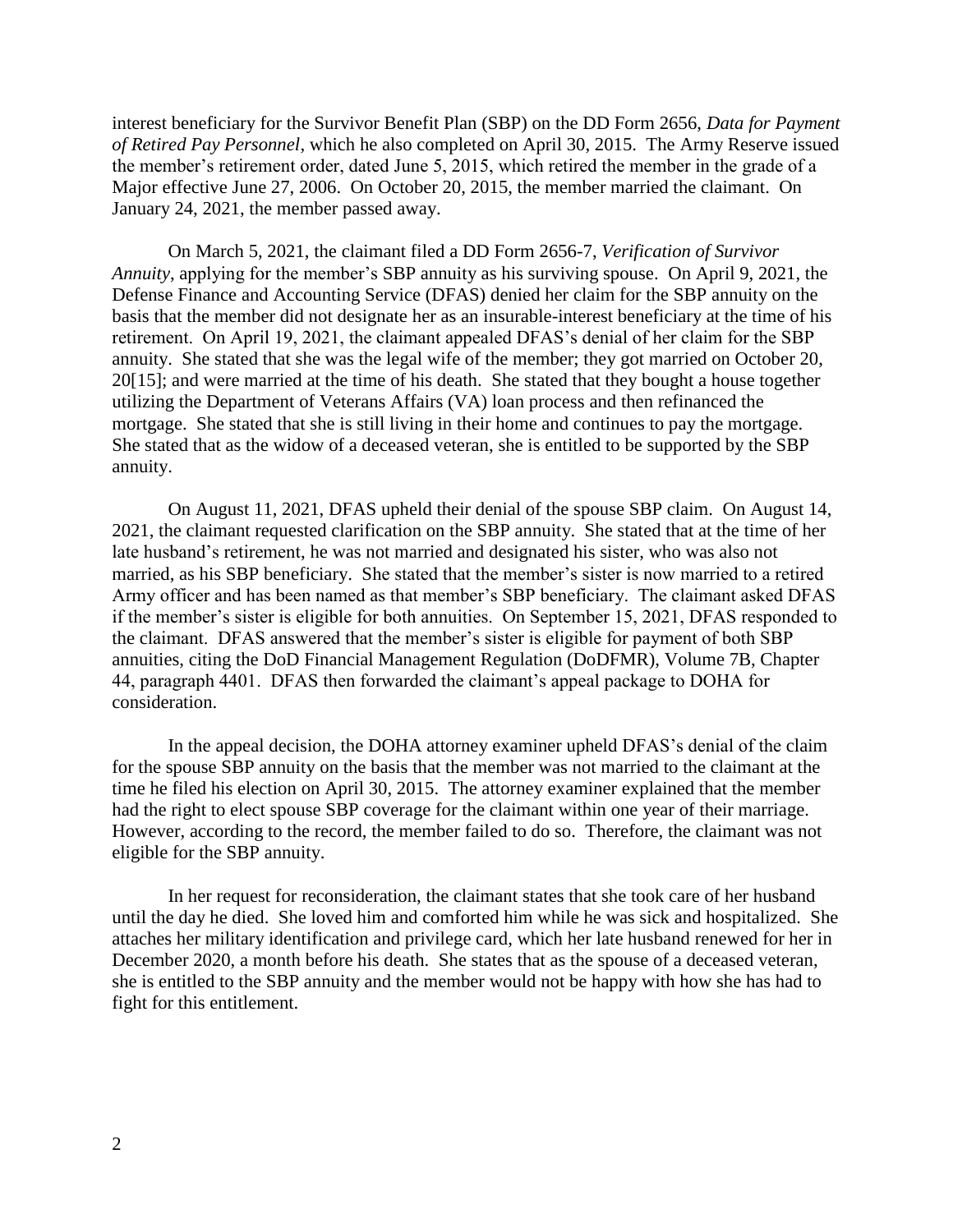### **Discussion**

The fundamental rule in adjudicating a claim is that payment may be made only for an expense authorized by statute or regulation. Moreover, it is a rule of statutory construction that when the language of a statute is clear on its face, the plain meaning of the statute will be given effect, and that plain meaning cannot be altered or extended by administrative action. *See*  DOHA Claims Case No. 2021-CL-041302.2 (August 31, 2021).

The SBP program, 10 U.S.C. §§ 1447-1455, was established in 1972 as an income maintenance program for the dependents of deceased members of the uniformed services. Under the SBP, participating members contribute a portion of their retired pay to fund annuity payments for their designated beneficiaries. Participation in the SBP is automatic for members who are married or have dependent children when they become eligible to participate in SBP, *i.e*., when they become eligible for retired pay. *See* 10 U.S.C. § 1448(a)(1) and (a)(2). Members who marry or acquire a dependent child after becoming eligible for retired pay may elect to include that spouse or dependent child in the program if they provide the statutory notice. *See* 10 U.S.C. § 1448(a)(5)(A). The member's election must be in writing and received by the Secretary concerned within one year after the date on which that member marries or acquires a dependent child. *See* 10 U.S.C. § 1448(a)(5)(B).

In this case, the member was eligible to apply for and receive retired pay when he reached the age of 60. However, he did not complete his application for retired pay and the DD Form 2656 until April 30, 2015. At that time, he was not married and did not have dependent children. Therefore, as set forth above, when the member married the claimant, he was able to elect coverage for her as a newly acquired spouse, but had to make such an election within one year after the date of the marriage. *See* 10 U.S.C. § 1448(a)(5)(B). Since the member failed to do so, the claimant's claim for the spouse SBP annuity is not payable.